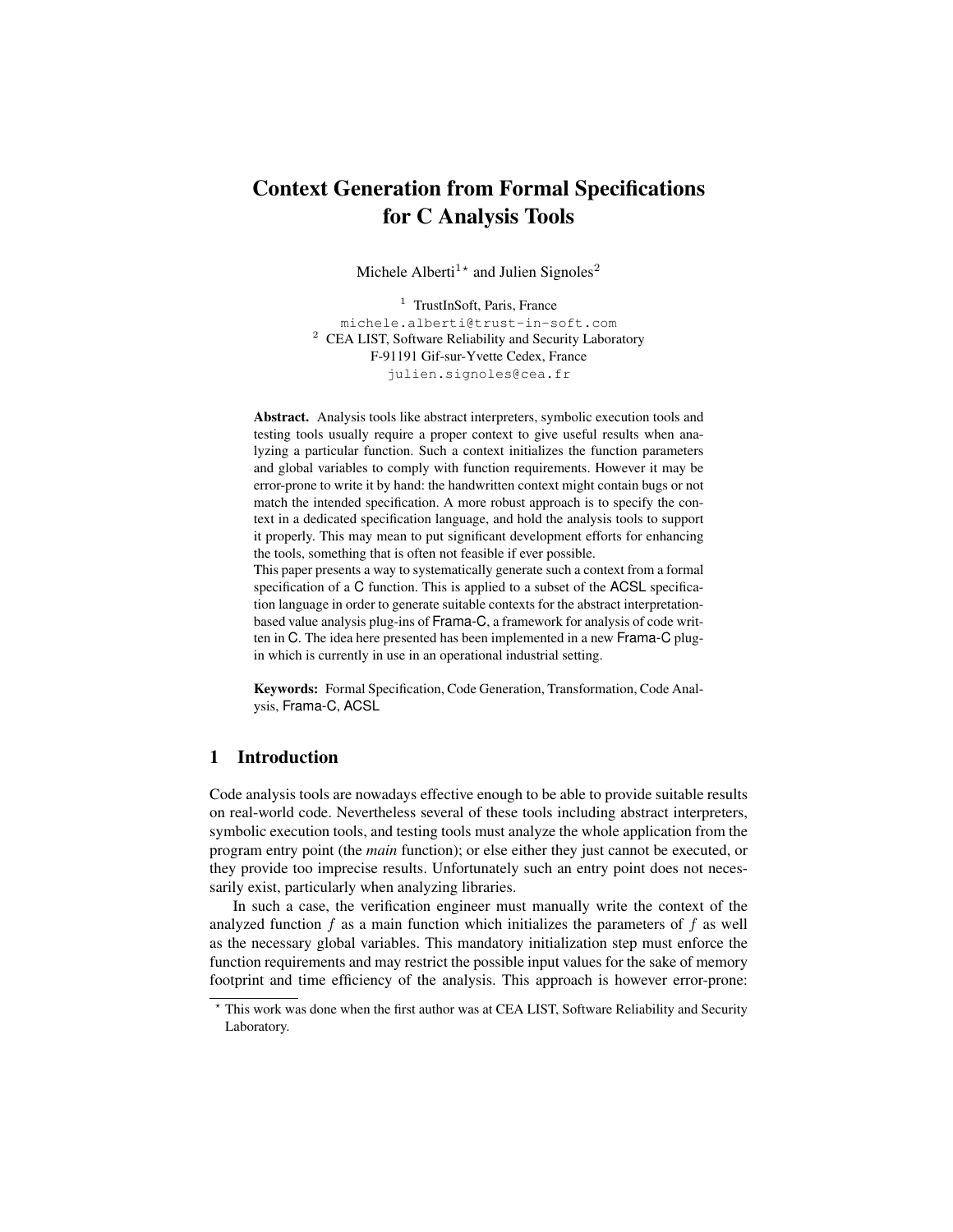additionally to usual pitfalls of software development (*e.g.* bugs, code maintenance, *etc.*), the handwritten context may not match the function requirements, or be over restrictive. Moreover this kind of shortcomings may be difficult to detect due to the fact that the context is not explicitly the verification objective.

A valid and more robust alternative is to specify such a context in a dedicated specification language, and make the analysis tools handle it properly. This is often an arduous approach as the support for a particular specification language feature may entail a significant development process, something that is often not feasible if ever possible. Also, it requires to do so for every tool.

This paper presents a way to systematically generate an analysis context from a formal specification of a C function. The function requirements as well as the additional restrictions over the input domains are expressed as function preconditions in the ANSI/ISO C Specification Language (in short, ACSL) [\[2\]](#page-14-0). This specification  $S$  is interpreted as a constraint system, simplified as much as possible, then converted into a C code C which exactly implements the specification S. Indeed not only every possible execution of  $C$  satisfies  $S$  but conversely, there is an execution of  $C$  for every possible input satisfying the constraints expressed by  $S$ . We present the formalization of this idea for an expressive subset of ACSL including standard logic operators, integer arithmetic, arrays and pointers, pointer arithmetic, and built-in predicates for the validity and initialization properties of memory location ranges.

We also provide implementation details about our tool, named CfP for *Context from Preconditions*, implemented as a Frama-C plug-in. Frama-C is a code analysis frame-work for code written in C [\[11\]](#page-14-1). Thanks to the aforementioned technique, CfP generates suitable contexts for two abstract interpretation-based value analysis tools, namely the the Frama-C plug-in EVA [\[3\]](#page-14-2) and TIS-Analyzer [\[8\]](#page-14-3) from the TrustInSoft company. Both tools are actually distinct evolved versions of an older plug-in called Value [\[6\]](#page-14-4). In particular, TrustInSoft successfully used CfP on the mbed-TLS library (also known as PolarSSL), an open source implementation of  $SSL/TLS<sup>3</sup>$  $SSL/TLS<sup>3</sup>$  $SSL/TLS<sup>3</sup>$ , when building its verification kit [\[21\]](#page-14-5). It is worth noting that CfP revealed some mistakes in contexts previously written by hand by expert verification engineers when comparing its results with these pieces of code. Also, CfP generates code as close as possible to human-written code: it is quite readable and follows code patterns that experts of these tools manually write.

*Contributions* The contributions of this paper are threefold: a novel technique to systematically generate an analysis context from a formal specification of a C function, a precise formalization of this technique, and a presentation of a tool implementing this technique which is used in an operational industrial setting.

*Outline* Section [2](#page-2-0) presents an overview of our technique through a motivating example. Section [3](#page-5-0) details preconditions to constraints conversion, while Section [4](#page-11-0) explains the C code generation scheme for these latter. Section [5](#page-12-0) evaluates our approach and Section [6](#page-13-0) discusses related work. Section [7](#page-13-1) concludes this work by also discussing future work.

<span id="page-1-0"></span><sup>3</sup> <https://tls.mbed.org/>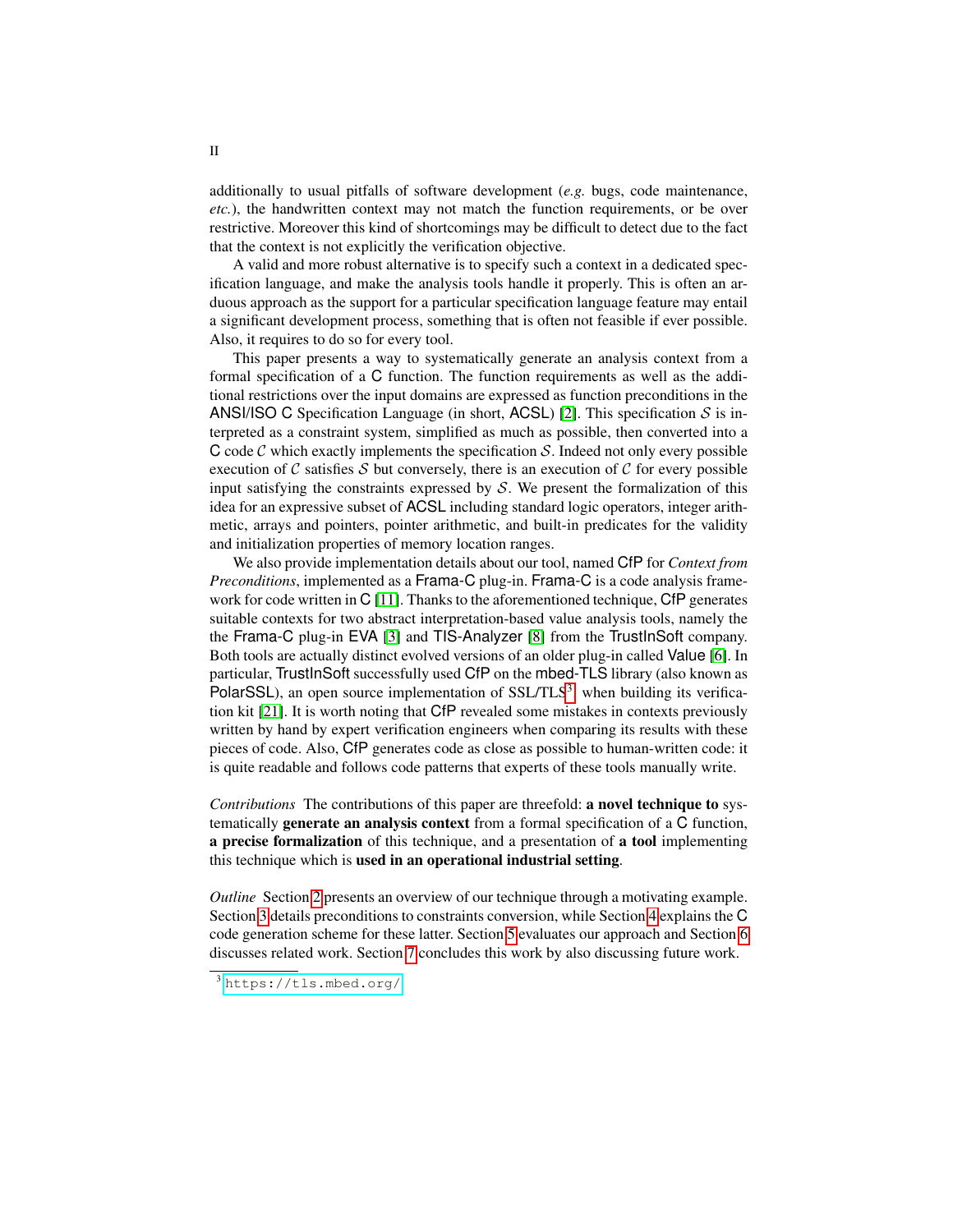## <span id="page-2-0"></span>2 Overview and Motivating Example

We illustrate our approach on context generation through the function aes\_crypt\_cbc, a cryptographic utility implemented by the mbed-TLS library. Figure [1](#page-2-1) shows its prototype and ACSL preconditions as written by TrustInSoft for its verification kit [\[21\]](#page-14-5).

```
1 typedef struct {
    2 int nr; /* number of rounds */
    unsigned long *rk; \frac{1}{2} /* AES round keys unsigned long buf[68]; \frac{1}{2} /* unaligned data
    unsigned long buf[68];
  } aes context;
6
  7 /*@ requires ctx_valid: \valid(ctx);
8 @ requires ctx_init: \initialized(ctx->buf + (0 .. 63));
    9 @ requires ctx_rk: ctx->rk == ctx->buf;
10 @ requires ctx_nr: ctx->nr == 14;
11 @ requires mode: mode == 0 || mode == 1;
12 @ requires length: 16 <= length <= 16672;
13 @ requires length_mod: length % 16 == 0;
14 @ requires iv_valid: \valid(iv + (0 .. 15));
15 @ requires iv_init: \initialized(iv + (0 .. 15));
16 @ requires input_valid: \valid_read(input + (0 .. length - 1));
17 @ requires input_init: \initialized(input + (0 .. length - 1));
18 \theta requires output valid: \valid(output + (0 .. length - 1)); */
19 int aes_crypt_cbc(aes_context *ctx,int mode,size_t length,unsigned char iv[16],
20 const unsigned char *input,unsigned char *output);
```
Fig. 1: ACSL preconditions of the mbed-TLS function aes\_crypt\_cbc.

*Specification* The function aes crypt cbc provides encryption and decryption of a buffer according to the AES cryptographic standard and the CBC encryption mode. The function takes six parameters. The last two are the input and the output strings. The parameter ctx stores the necessary information to the AES substitution-permutation network, in particular the number of rounds and the round keys defined in a dedicated structure at lines 1–5. The parameter mode indicates whether the function should encrypt or decrypt the input. The parameter length indicates the length of the input string. Finally the parameter iv provides an initialization vector for the output of 16 characters (unsigned char iv [16]). This declared length is actually meaningless for most C tools because an array typed parameter is adjusted to have a pointer type [\[10,](#page-14-6) Section 6.9.1 and also footnote 79 at page 71], but CfP nevertheless considers it as part of the specification in order to generate a more precise context.

ACSL annotations are enclosed in  $/ * @ \dots * /$  as a special kind of comments. Therefore they are ignored by any C compiler. A function precondition is introduced by the keyword **requires** right before the function declaration or definition. It must be satisfied at every call site of the given function. Here the function aes\_crypt\_cbc has 12 precondition clauses, and the whole function precondition is the conjunction of all of them. Clauses may be tagged with names, which are logically meaningless but provide a way to easily refer to and to document specifications. For instance, the first precondition (line 7) is named  $ctx$ -valid while the second (line 8) is named  $ctx$ -init.

We now detail the meaning of each precondition clause. All pointers must be valid, that is properly allocated, and point to a memory block of appropriate length that the program can safely access either in read-only mode (predicate **\valid\_read**), or in read-write mode (predicate \valid). That is the purpose of preconditions ctx\_valid,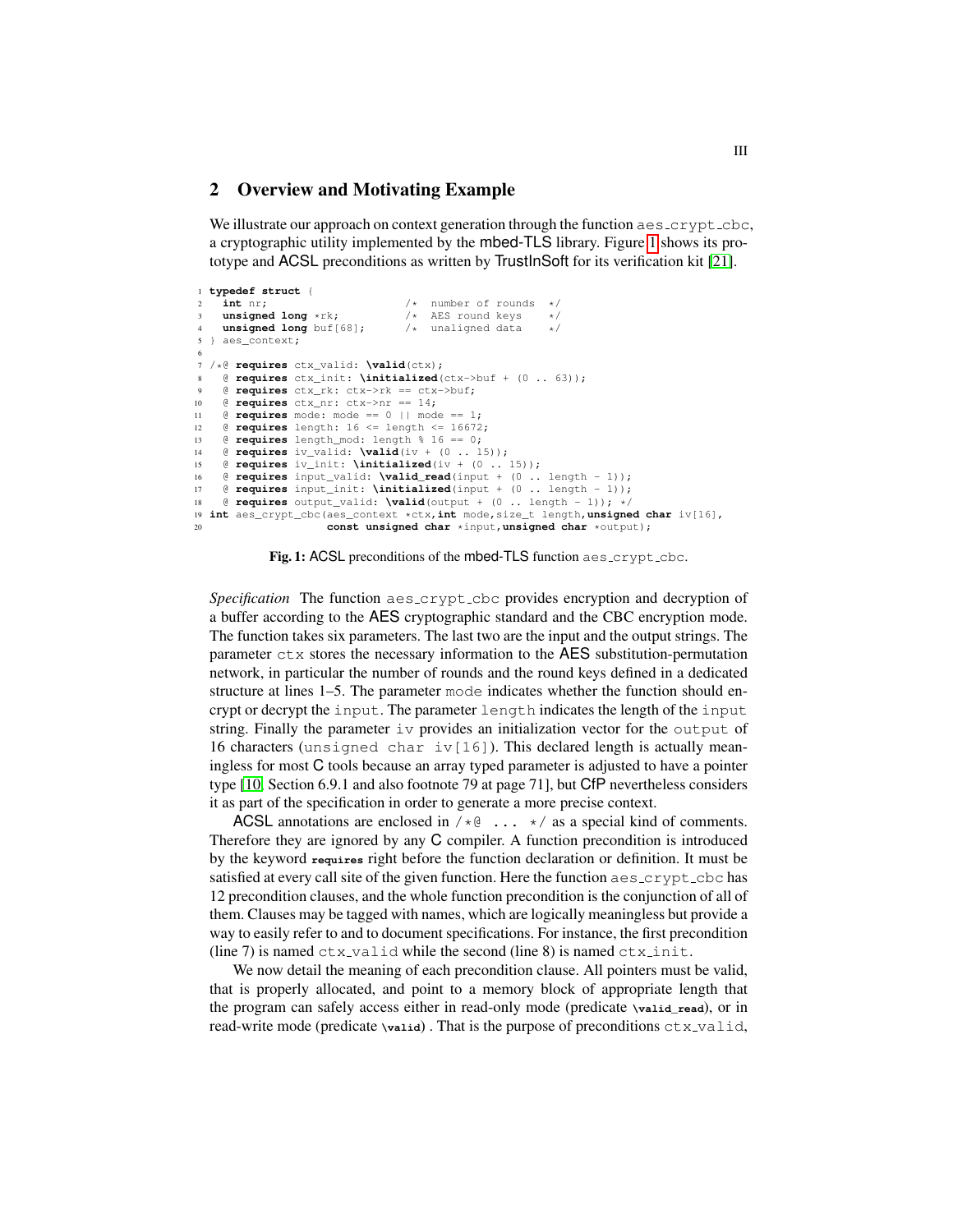iv\_valid, input\_valid and output\_valid: ctx must point to a memory block containing at least a single  $a \in s$  context struct, iv must be able to contain at least 16 unsigned characters (ranging from 0 to 15), while input and output must be able to contain at least length unsigned characters (ranging from 0 to length  $-1$ ). Memory locations, which are read by the function, must be properly initialized. That is the purpose of the precondition clauses ctxinit, ivinit, and input init which initialize the first 64 cells of  $\text{ctx->but}$  as well as every valid cell of  $\text{iv}$  and  $\text{input}$ . The specification clause mode specifies that the mode must be either 0 (encryption) or 1 (decryption), while the specification clause length mod specifies that the length should be a multiple of the block size (*i.e.* 16) as specified in mbed-TLS. The other clauses restrict the perimeter of the analysis in order to make it tractable.

The clause  $ctx$ <sub>rk</sub> is a standard equality for an AES context, while the clause  $ctx$ <sub>nr</sub> is true for 256-bit encryption keys. Finally the clause length aims to restrict the analysis to buffers of size from 16 to 16672 unsigned characters.

*Context Generation* A naive approach for context generation would consider one precondition clause after the other and directly implement it in C code. However, this would not work, in general, since requirements cannot be treated in any order. In our running example, for instance, variables input and output depends on the variable length: the precondition clauses over this latter must be treated before those over the former, as well as the generated code for these variables must initialize the latter, first, and the former afterwards, to be sound. To solve such problems, one could first record every dependency among the left-values involved in the specification, and then proceed to generate C code accordingly. An approach based only on a dependency graph is nonetheless insufficient for those preconditions that need an inference reasoning in order to be implemented correctly. As an example, treating the precondition /\*@**requires** \valid(x+(0..3)) && \*(x+4)==1;\*/ demands to infer x as an array of 5 elements in order to consider the initialization  $x[4] = 1$ ; correct.

We now give an overview on how we treat context generation by means of the plug-in CfP of Frama-C. On the aes\_crypt\_cbc function contract, CfP provides the result shown in Figure [2](#page-4-0) (assuming that the size of  $\mathrm{unsiped}\,$  long is [4](#page-3-0) bytes $^4$ ).

First note that every execution path ends by a call to the function  $a \text{es}$ -crypt-cbc. Up to these calls, the code initializes the context variables (prefixed by  $\text{cfp}$ ) in order to satisfy the precondition of this function, while the different paths contribute to cover all the cases of the specification. The initialization code is generated from sets of constraints that are first inferred for every left-value involved in the precondition. While inferring these constraints from the precondition clauses, the implicit dependencies among left-values are made explicit and recorded in a dependency graph. This latter is finally visited to guide the code generation process in order to obtain correct C code.

Let us start detailing the generated code for both preconditions about length (Figure [1,](#page-2-1) lines 12–13). First CfP declares a variable  $\epsilon$  fp-length of the same type as length (line 4). Then it initializes it by means of the Frama-C library function Frama C unsigned int interval (line 7). It takes two unsigned int arguments and returns a random value comprised between the two. This allows to fulfill

<span id="page-3-0"></span><sup>4</sup> This kind of system-dependent information is customizable within Frama-C.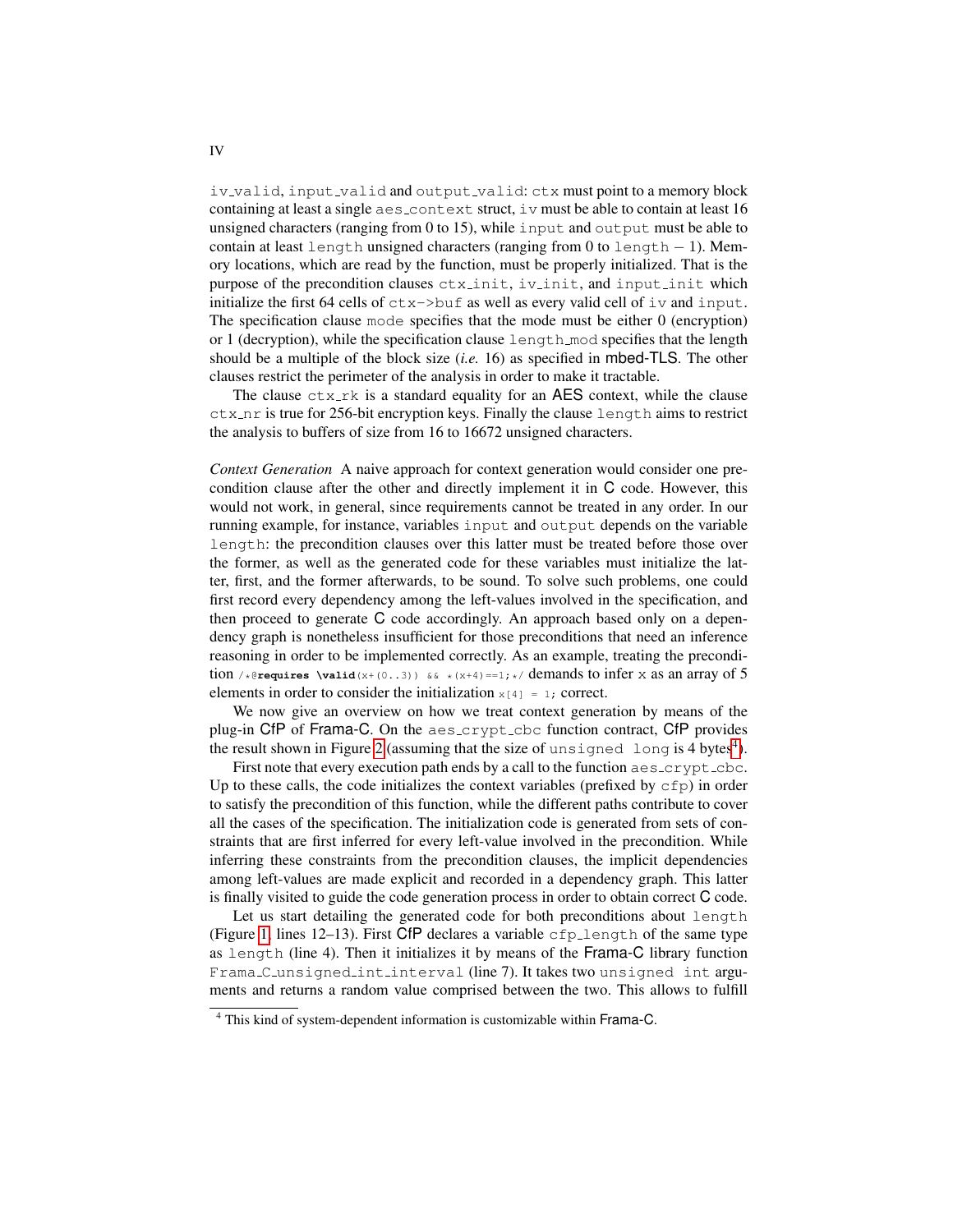```
1 int cfp_aes_crypt_cbc(void) {
2 unsigned char *cfp output, *cfp input;
3 unsigned char cfp_iv[16];
     size_t cfp_length;
5 aes context cfp ctx;
6 int cfp_disjunction;
     cfp_length = Frama_C_unsigned_int_interval(16, 16672);
8 if (cfp_length % 16 == 0) {
9 Frama_C_make_unknown((char *)cfp_ctx.buf,256);
       cfp ctx.nr = 14;11 cfp_ctx.rk = cfp_ctx.buf;
12 Frama_C_make_unknown((char *)cfp_iv,16);
13 cfp_input = (unsigned char *)malloc(cfp_length);<br>14 if (cfp input != (unsigned char *)0) {
14 if (cfp_input != (unsigned char *) 0) {<br>15 Frama_C_make_unknown((char *) cfp_inp
15 Frama<sub>_</sub>C_make_unknown((char *)cfp_input, cfp_length);<br>16 cfp output = (unsiqned char *)malloc(cfp length);
16 cfp_output = (unsigned char *)malloc(cfp_length);<br>17 if (cfp_output != 0) {
         if (cfp_output != 0)18 cfp_disjunction = Frama_C_int_interval(0,1);
19 if (cfp_disjunction) {
20 int cfp_mode;
21 cfp_mode = 1;
22 aes_crypt_cbc(&cfp_ctx,cfp_mode,cfp_length,cfp_iv,cfp_input,cfp_output);
23 }
24 else {
25 int cfp mode:
26 cfp_mode = 0;
27 aes_crypt_cbc(&cfp_ctx,cfp_mode,cfp_length,cfp_iv,cfp_input,cfp_output);
28 }
\begin{array}{ccc}\n 29 & & & \end{array}
\begin{array}{ccc}\n 30 & & & \end{array}\overline{3}\frac{31}{32}32 return 0;
33 }
```
Fig. 2: Slightly simplified version of the code generated by CfP for the specification in Figure [1.](#page-2-1) Compared to the actual version, only a few integer casts have been removed for reasons of brevity.

the former requirement and to guarantee that Frama-C-based abstract interpreters will interpret this result with exactly the required interval. Also, it corresponds to the way that expert engineers would write a general context for such analyzers. Finally, the requirement length  $\frac{1}{6}$  == 0 is implemented by the conditional at line 8.

Lines 9–11 implement the preconditions about  $\text{ctx}, a$  pointer to an  $\text{aes\_context}$ . Instead of allocating such a pointer, the generated code just declares a local variable cfp ctx and passes its address to the function calls. This automatically satisfies the precondition on pointer validity. Line 9 initializes the 256 first bytes of the structure field buf by using the Frama-C library function Frama<sub>-C</sub> make unknown. Assuming that the size of unsigned long is 4 bytes, 256 bytes is the size of 64 values of type unsigned long. Again, an expert engineer would also use this library function. Lines 10 and 11 initialize the fields  $ctx$ ->nr and  $ctx$ ->rk by single assignments. Here CfP fulfills the equality requirement  $ctx$ ->rk ==  $ctx$ ->buf with respect to ctx->rk instead of ctx->buf because the latter already refers to a memory buffer.

The requirements on function arguments  $iv$ , input, and output are implemented by lines 12–17. Let us just point out how CfP defines the respective variables: while  $ctx$  iv is as an array of 16 unsigned char,  $ctx$  input and  $ctx$  output are just pointers to dynamically allocated memory buffers. Indeed, while CfP can infer the exact dimension of the former from the specification, the dimension of these latter depends on the value of ctx length, which is determined only at runtime.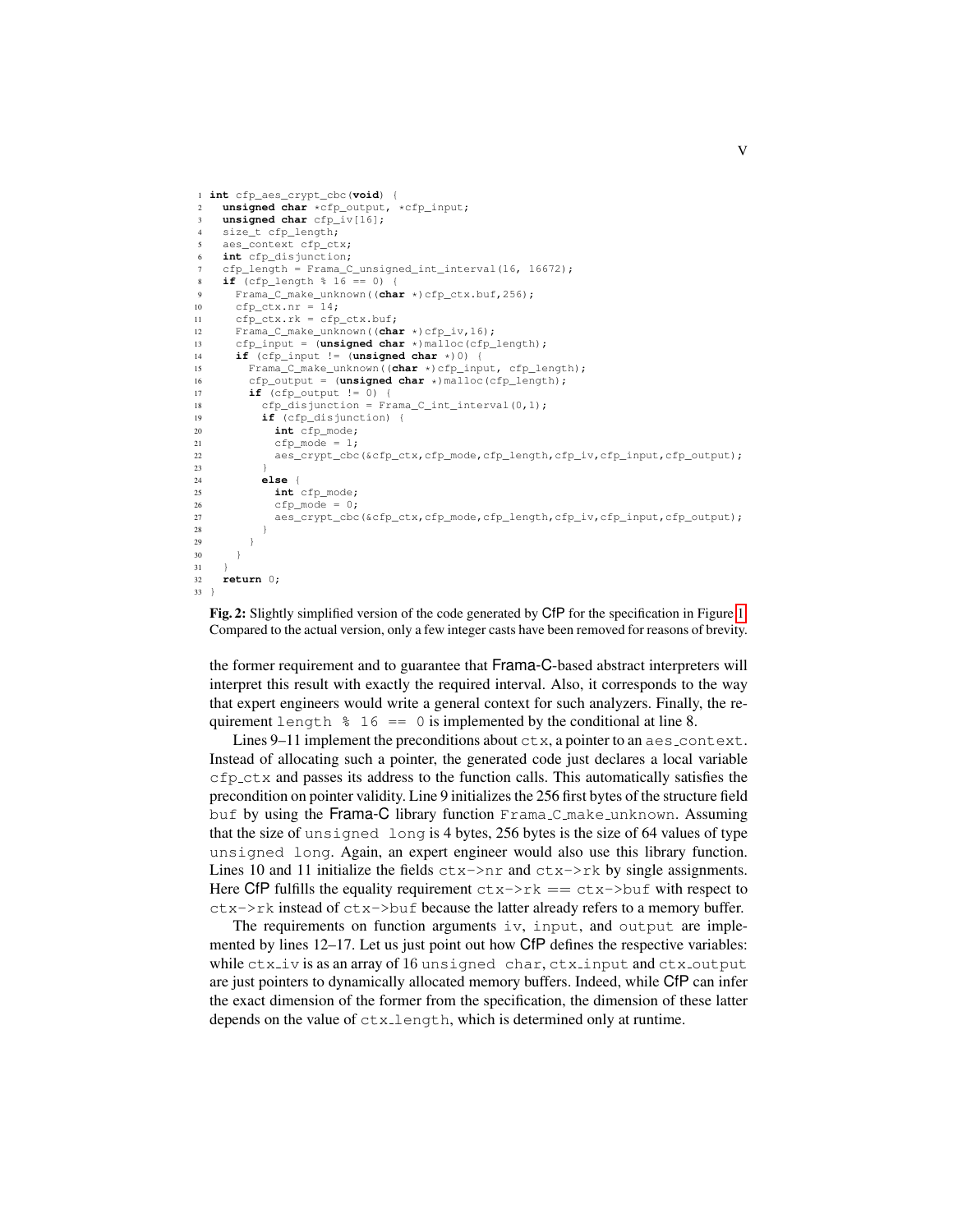The last part of the generated code (lines 18–29) handles the requirement on mode, which is either 0 or 1. Although the generated conditional may seem excessive in the case of these particular values, it is nonetheless required in the general case (for instance, consider the formula mode ==  $5$  || mode == 7).

# <span id="page-5-0"></span>3 Simplifying **ACSL** Preconditions into State Constraints

This section presents a way to systematically reduce a function precondition to a set of constraints on the function context (*i.e.* function parameters and global variables).

We first introduce an ACSL-inspired specification language on which we shall formalize our solution. Then, we define the notion of state constraint as a form of requirement over a C left-value, which in turn we generate as C code for initializing it. In order to simplify state constraints the most, we make use of symbolic ranges, originally introduced by Blume and Eigenmann [\[4\]](#page-14-7) for compiler optimization. We finally provide a system of inference rules that formalizes such a simplification process.

## 3.1 Core Specification Language

In this work we shall consider the specification language in Figure [3.](#page-5-1) It is almost a subset of ACSL [\[2\]](#page-14-0) but for the predicate defined, which subsumes the ACSL predicates **\initialized** and **\valid** (see below).

<span id="page-5-1"></span>

| Predicates              |                                                                              | $P ::= T \text{ cop } T$<br>$\left  \begin{array}{cc} \text{defined}(M) & M \text{ is defined} \\ \mid P \wedge P \mid P \vee P \mid \neg P & \text{logic formula} \end{array} \right $ | term comparison (cop $\in \{\equiv, \leq, \leq, >, >\}$ )                                                              |
|-------------------------|------------------------------------------------------------------------------|-----------------------------------------------------------------------------------------------------------------------------------------------------------------------------------------|------------------------------------------------------------------------------------------------------------------------|
| Terms                   | $T ::= z$                                                                    | $\begin{array}{cc} & M \\ & T \text{ loop } T \end{array}$                                                                                                                              | integer constant ( $z \in \mathbb{Z}$ )<br>memory value<br>arithmetic operation (bop $\in \{+, -, \times, /, \{\}\}$ ) |
| Memory Values $M ::= L$ |                                                                              | $\begin{array}{ll} & M \, \ast\!\!\!\!\!+ \, T \\ & \mid\!\!\!\!- M \, \ast\!\!\!\!\!+ \, T \mathop{\scriptstyle \bullet}\nolimits\!\!\!\! - \, . \, T \end{array}$                     | left-value<br>single displacement<br>displacement range                                                                |
| Left-Values             | $L ::= x$                                                                    | $\rightarrow M$                                                                                                                                                                         | C variable<br>dereference                                                                                              |
| <b>Types</b>            | $\begin{array}{ccc}\n\kappa ::=& \iota\\ \n& &   & \kappa\star\n\end{array}$ |                                                                                                                                                                                         | integer<br>pointer                                                                                                     |

Fig. 3: Predicates, terms, and types.

Predicates are logic formulæ defined on top of typed term comparisons and predicates defined. Terms are arithmetic expressions combining integer constants and memory values by means of the classic arithmetic operators. Memory values include left-values, which are C variables and pointer dereferences  $(\star)$ , and memory displacements through the operator (++). In particular,  $M + T_1$ . T<sub>2</sub> defines the set of memory values  $\{M + T_1, \ldots, M + T_2\}$  and may only appear as the outermost construct in a predicate defined. On integers, defined( $L$ ) holds whenever  $L$  is an initialized left-value. On pointers,  $\det(M)$  holds whenever M is a properly allocated and initialized memory region.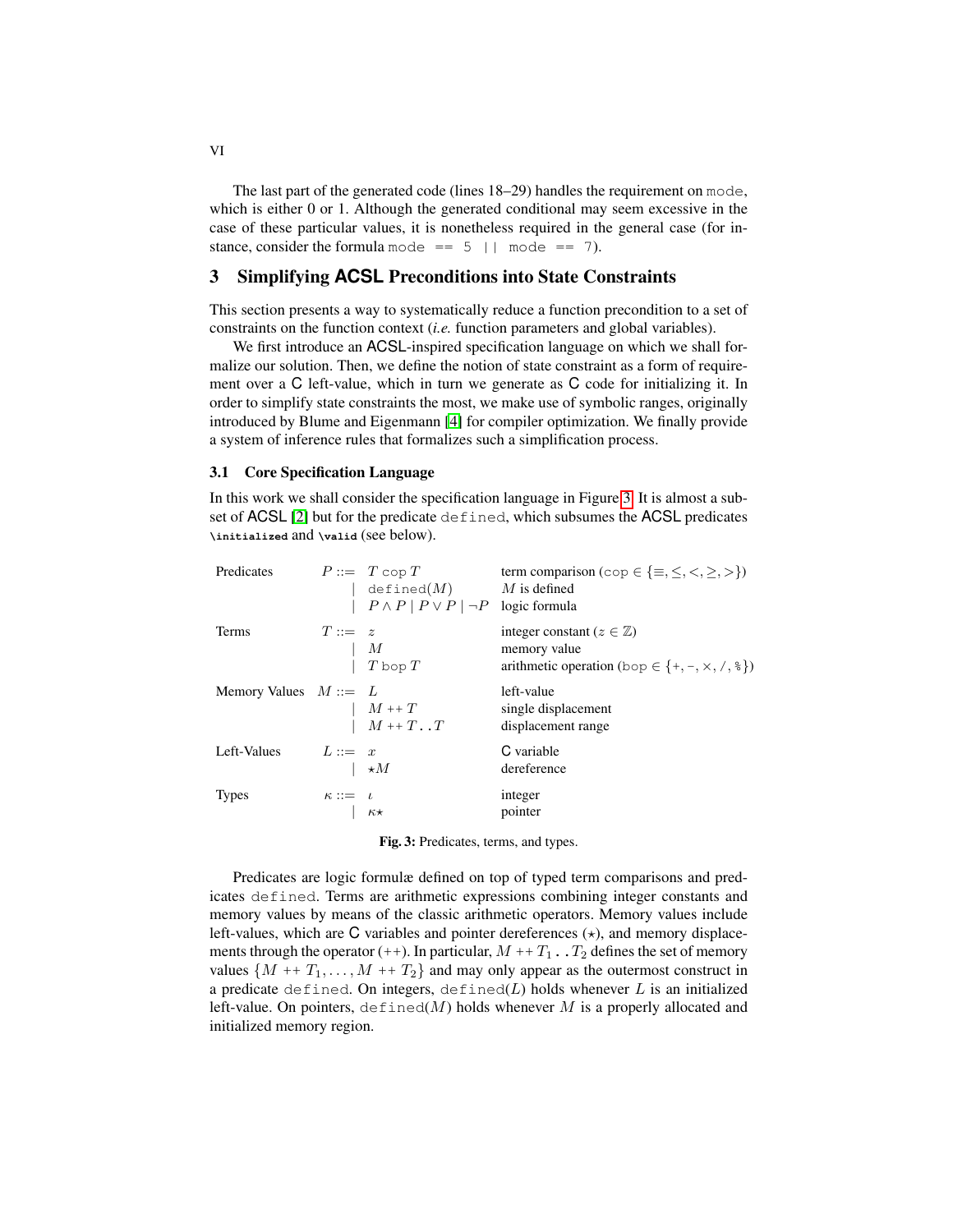*Term typing* Terms of our language are typed. A left-value may take either an integer  $(\iota)$ or a pointer  $(\kappa \star)$  type, while memory values are pointers. We omit the typing rules for terms, which are quite standard. Let us just specify that memory values of the form  $M + T$  have pointer type, as well as the recursive occurrence M, while T must have integer type. (Memory values  $M + T$ . T are typed as set of pointers [\[2\]](#page-14-0).) Since we do not consider any kind of coercion construct, terms of pointer type cannot appear where integer terms are expected, that is, they cannot appear in arithmetic expressions. It also follows that term comparisons only relate terms of the same type.

*Term normal forms* For the sake of concision and simplicity, the remainder of this work assumes some simplifications to take place on terms in order to consider term normal forms only. In particular, arithmetic expressions are maximally flattened and factorized (*e.g.* by means of constant folding techniques, *etc.*). We will conveniently write single displacements  $M + T$  as  $M + T$ . T. We also assume memory values with displacement ranges to be either of the form  $x + T_1 \cdot T_2$  or  $\star L + T_1 \cdot T_2$ . To this end, terms of the form  $(L + T_1 \cdot T_2) + T_3 \cdot T_4$  simplify into  $L + (T_1 + T_3) \cdot (T_2 + T_4)$ . Finally, memory values  $L + 0$ . 0 normalize to L.

*Disjunctive normal forms* A precondition is a conjunction of predicate clauses, each one given by an ACSL **requires** (*cf.* example in Figure [1\)](#page-2-1). As a preliminary step, we shall rewrite this conjunctive clause into its disjunctive normal form  $\bigvee_i \bigwedge_j P_{ij}$ , where each  $P_{ij}$  is a *predicate literal* (or simply *literal*), that is, a predicate without nested logic formulæ. A *negative literal* is either of the form  $\neg \text{defined}(M)$  or  $\neg (M_1 \equiv M_2)$ , with  $M_1, M_2$  pointers, as every other negative literal in the input predicates is translated into a positive literal by applying standard arithmetic and logical laws. A non-negative literal is called a *positive literal*. Most of the rest of this section focuses on positive literals: negative literals and conjunctive clauses are handled in the very end, while disjunctive clauses will be considered when discussing code generation in Section [4.](#page-11-0)

#### 3.2 State Constraints

We are interested in simplifying a predicate literal into a set of constraints over C leftvalues, called *state constraints*. These are meant to indicate the minimal requirements that the resulting C function context must implement for satisfying the function precondition. In Section [4,](#page-11-0) they will be, in turn, converted into C code.

We intuitively consider a state constraint to represent the domain of definition of a C left-value of the resulting function context state. Since such domains might not be determined in terms of integer constants only, we shall found their definition on the notion of symbolic ranges [\[4\]](#page-14-7). As we want to simplify state constraints the most, we define them in terms of the symbolic range algebra proposed by Nazaré et al. [\[14\]](#page-14-8). Our definitions are nonetheless significantly different, even though inspired from their work.

*Symbolic Expressions* A *symbolic expression* E is defined by the following grammar, where  $z \in \mathbb{Z}$ , bop  $\in \{+, -, \times, /, \frac{1}{2}\}$ , and max and min are, respectively, the largest and the smallest expression operators. We denote  $E$  the set of symbolic expressions.

 $E ::= z | x | \star E | E$  bop  $E | max(E, E) | min(E, E).$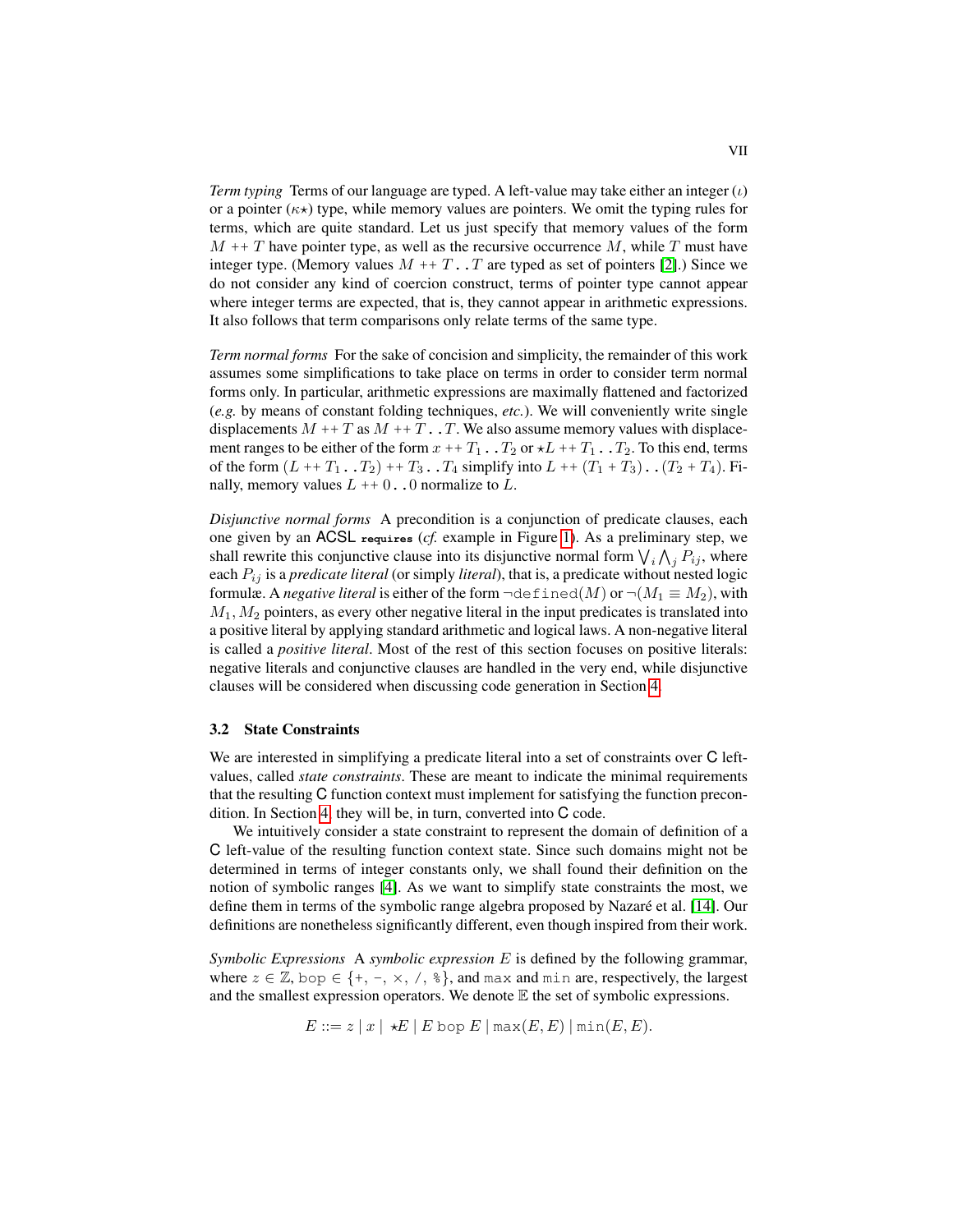In the rest of this section, we assume a mapping from memory values to their respective symbolic expression, and let the context discriminate the former from the latter.

In Section [3.3](#page-8-0) we shall simplify symbolic expressions. For this, we need a domain structure. Let us denote  $\mathbb{E}_{\infty} = \mathbb{E} \cup \{-\infty; +\infty\}$  and  $\mathbb{Z}_{\infty} = \mathbb{Z} \cup \{-\infty; +\infty\}$ . We define a *valuation of a symbolic expression* E every map  $V(E)$ , from  $\mathbb{E}_{\infty}$  to  $\mathbb{Z}_{\infty}$ , obtained by substituting every C variable in E with a distinct integer, the symbol  $\star$  with a natural number strictly greater than 1 as a multiplicative coefficient, and interpreting the operators {bop, min, max} as their respective functions over  $\mathbb{Z}_{\infty}\times\mathbb{Z}_{\infty}$ . If we denote  $\leq_{\infty}$ the standard ordering relation on  $\mathbb{Z}_{\infty}$ , then the preorder  $\preccurlyeq$  on  $\mathbb{E}_{\infty}$  is defined as follows:

$$
E_1 \preccurlyeq E_2 \iff \forall \mathcal{V}, \mathcal{V}(E_1) \leq_\infty \mathcal{V}(E_2).
$$

The partial order  $\leq$  over  $\mathbb{E}_{\infty}$  is therefore the one induced from  $\preccurlyeq$  by merging in the same equivalence class elements x and y of  $\mathbb{E}_{\infty}$  such that  $x \preccurlyeq y$  and  $y \preccurlyeq x$ . As an example, the elements  $0$  and  $min(0, 0)$  are equivalent.

*Lattice of Symbolic Expression Ranges* A *symbolic range* R is a pair of symbolic expressions  $E_1$  and  $E_2$ , denoted  $[E_1, E_2]$ . Otherwise said, a symbolic range is an interval with no guarantee that  $E_1 \preceq E_2$ . We denote R the set of symbolic ranges extended with the empty range  $\emptyset$  and  $\sqsubseteq$  its partial ordering which is the usual partial order over (possibly empty) ranges. Any symbolic range  $[E_1, E_2]$  such that  $E_2 \prec E_1$  is therefore equivalent to  $\emptyset$ . Consequently  $(\mathbb{R}, \subseteq)$  is a domain. Its infimum is  $\emptyset$  while its supremum is  $[-\infty, +\infty]$ . We denote  $\sqcup$  and  $\sqcap$  its join and meet operators, respectively. It is worth noting that, given  $(E_i)_{1 \leq i \leq 4}$  four symbolic expressions, the following equations hold:

$$
[E_1, E_2] \sqcup [E_3, E_4] = [\min(E_1, E_3), \max(E_2, E_4)]
$$
  

$$
[E_1, E_2] \sqcap [E_3, E_4] = [\max(E_1, E_3), \min(E_2, E_4)].
$$

In words, min and max are compliant with our ordering relations. In Section [3.3,](#page-8-0) when simplifying literals, they will be introduced as soon as incomparable formulæ will be associated to the same left-value, resulting into an unsimplifiable constraint. Also, it is worth noting that  $\Box$  and  $\Box$  are, in general, not statically computable operators. To solve this practical issue, when these are not computable on some symbolic expressions, CfP relies on the above equations in order to delay their evaluations at runtime. Eventually, the code generator will convert them into conditionals.

*State Constraints as Symbolic Ranges with Runtime Checks* Symbolic ranges capture most minimal requirements over the C left-values of a function precondition: for integer typed left-values, a symbolic range represents the integer variation domain, while for pointer typed left-values, it represents a region of valid offsets. They are commonly used in abstract interpreters for range [\[7,](#page-14-9)[13\]](#page-14-10) and region analysis [\[14](#page-14-8)[,18\]](#page-14-11), respectively.

However, some predicate literals cannot be simplified into symbolic ranges, requiring their encoding as *runtime checks*, that is, to be verified at runtime by means of conditionals. We denote RTC( $T_1$  cop  $T_2$ ) a runtime check between two terms  $T_1$  and  $T_2$ . We then call *state constraint* any pair  $C = R \oplus X$  given by a symbolic range R and a set X of runtime checks. We denote  $\pi_1(C)$  (resp.  $\pi_2(C)$ ) the first (resp. the second) projection of  $C$ , that is,  $R$  (resp.  $X$ ).

VIII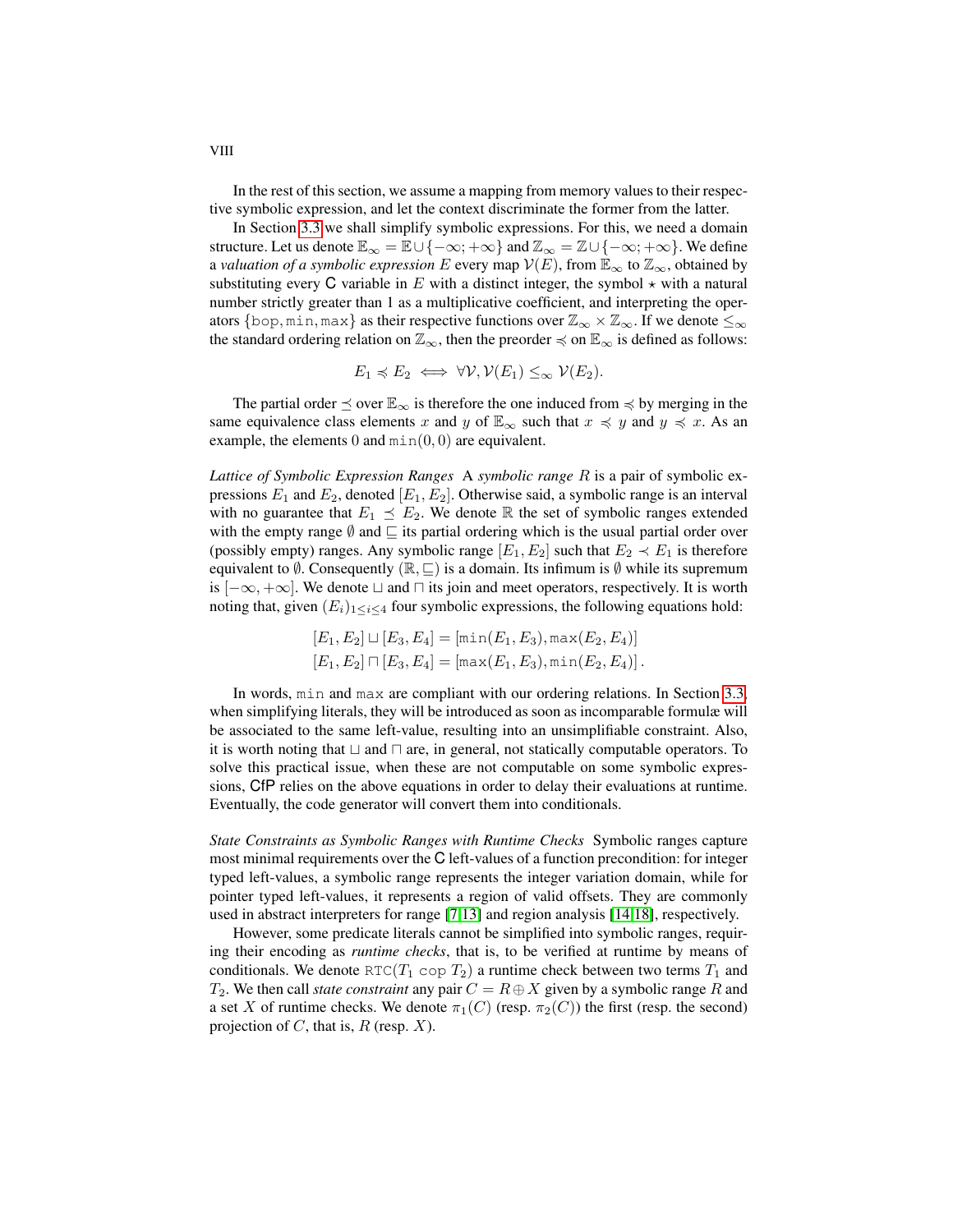#### <span id="page-8-0"></span>3.3 Inferring State Constraints

We now formalize our solution for simplifying a positive literal into a set of state constraints as a system of inference rules. Negative literals, as well as conjunctive clauses, are handled separately at the end of the section.

*Simplification Judgments* Simplification rules are given over judgments of the form

$$
\Sigma \vdash P \Rightarrow \Sigma',
$$

where P is a predicate literal, and  $\Sigma$ ,  $\Sigma'$  are maps from left-values to state constraints. Each judgment associates a set of state constraints  $\Sigma$  and a literal P with the result of simplifying P with respect to the left-values appearing in it, that is, an updated map  $\Sigma'$ equal to  $\Sigma$  but for the state constraints on these latter. Figures [4](#page-9-0) shows the formalization of the main literal simplifications. This system does not assume the consistency of the precondition: if this is inconsistent, no rule applies and the simplification process fails.

*Predicates* defined Figure [4a](#page-9-0) provides the simplification rules for literal defined. Rules VARIABLE and DEREFERENCE enforce the initialization of a left-value L in terms of the symbolic range  $neutral\_ival(\kappa)$ . This latter is respectively defined as  $\emptyset$ , for  $\kappa$  a pointer type, and  $[-\infty, +\infty]$ , for  $\kappa$  integer type. These are quite common initial approximations when inferring variation domains of either memory or integer values.

Rules RANGE-1 and RANGE-2 enforce the validity of a memory region determined by the displacement range  $L + (T_1 \cdot T_2)$ . The first premise of these rules established whether L is already enforced in  $\Sigma$  to be an alias of a memory value M, as indicated by the singleton range  $[M; M]$ . If not, rule RANGE-1 first enforces the initialization of L and the soundness of the displacement bound determined by  $T_1$  and  $T_2$ , and then it updates the region of valid offsets pointed to by L to include the range  $[0; T_2]$ . In practice, predicates  $0 \leq T_1 \leq T_2$  are added only if not statically provable. Moreover, note that we do not consider  $T_1$  as the lower bound of the symbolic range, because C memory regions must start at index 0. Rule RANGE-2 handles the case of L alias of M in  $\Sigma$  by enforcing the validity of the memory region determined by  $M$  to take into account the displacement range  $(T_1 \tcdot T_2)$ . In particular, since single displacements only may appear in memory equality predicates (*cf.* rule MEMORY-EQ), M is of the form  $L' + (T_3 \cdot, T_3)$ , and the validity of the alias L within the range  $(T_1 \cdot, T_2)$  is obtained by requiring the validity of the displacement range  $L' + (min(T_1, T_3) \cdot .max(T_2, T_3)).$ 

Rule IDEMPOTENCE is provided only to allow the inference process to progress.

*Term comparison predicates* Rules in Figure [4b](#page-9-0) formalize the simplification of integer term comparison and memory equality predicates. The first two are actually rule schema, as CMP-1 and CMP-2 describe term comparison simplifications over the integer comparison operators  $\{\equiv,\leq,\geq\}$ . (Strict operators are treated in terms of nonstrict ones.) Let us detail rule CMP-1 with respect to a generic operator cop. The rule applies whenever  $T_1$  cop  $T_2$  can be rewritten by means of classic integer arithmetic transformations as  $L \text{ cop } T_3$ , that is, as a left-value in relation cop with an integer term  $T_3$ . If so, CMP-1 reduces the symbolic range of L with respect to the one given by  $ival(\text{cop}, T_3)$ . This latter function takes a comparison operator cop and an integer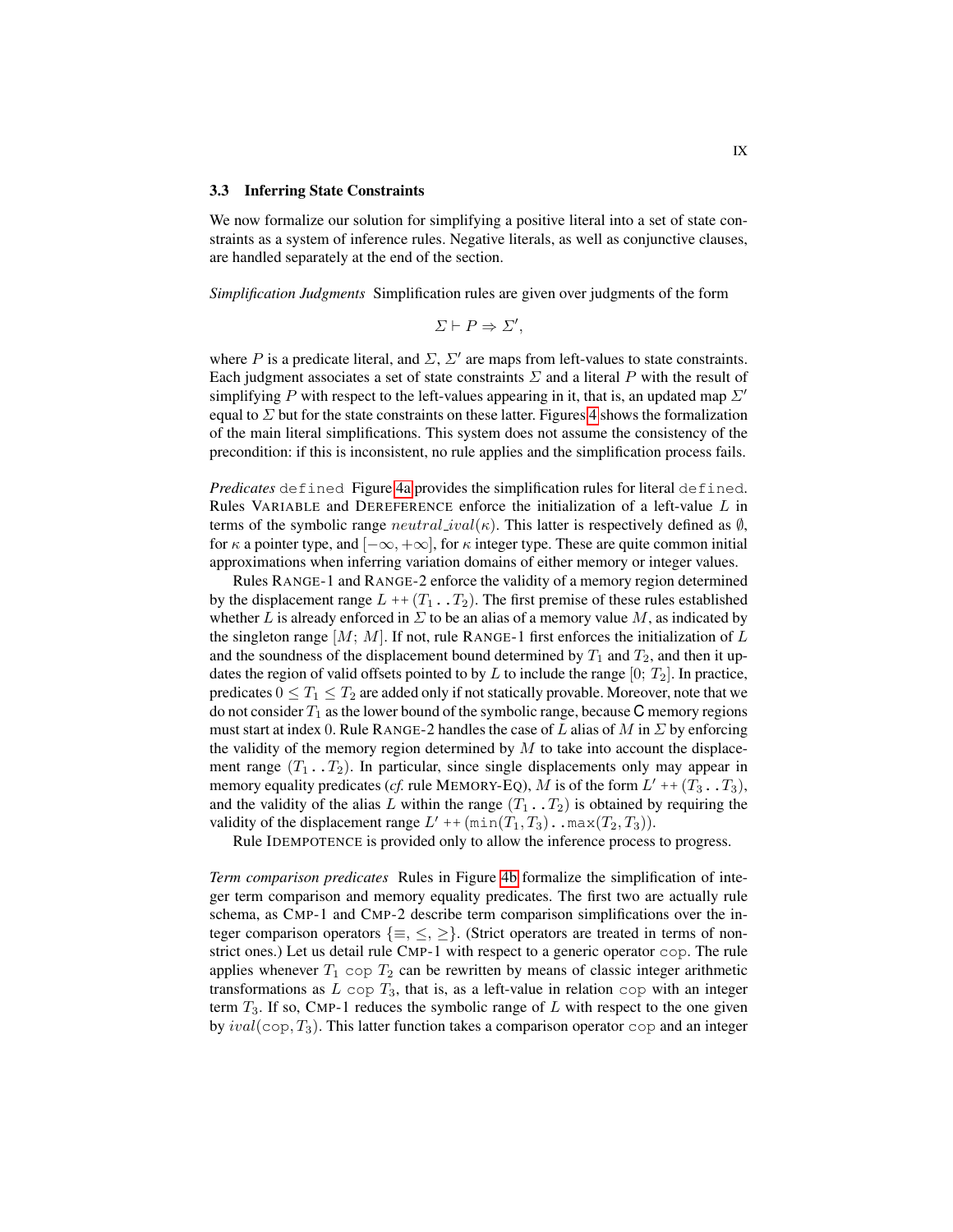<span id="page-9-0"></span>IDEMPOTENCE  $L \in \varSigma$  $\overline{\Sigma \vdash \text{defined}(L) \Rightarrow \Sigma}$ VARIABLE  $x \notin \Sigma$  $x \notin \Sigma$   $type(x) = \kappa$   $\Sigma' = \Sigma \cup \{x \mapsto neutral\_ival(\kappa)\}\$  $\overline{\Sigma \vdash \text{defined}(x) \Rightarrow \Sigma'}$ **DEREFERENCE**  $\star M \not\in \Sigma$   $\Sigma \vdash \det \text{ined}(M) \Rightarrow \Sigma'$  $type(\star M) = \kappa$   $\Sigma'' = \Sigma' \cup {\star M \mapsto neutral\_ival(\kappa)}$  $\Sigma \vdash \texttt{defined}(\star M) \Rightarrow \Sigma''$ 

RANGE-1

$$
\pi_1(\Sigma(L)) \neq [M; M]
$$
\n
$$
\Sigma \vdash \text{defined}(L) \land 0 \leq T_1 \leq T_2 \Rightarrow \Sigma' \quad \Sigma'' = \Sigma' [L \leftarrow \pi_1(\Sigma'(L)) \sqcup [0; T_2]]
$$
\n
$$
\Sigma \vdash \text{defined}(L + (T_1 \dots T_2)) \Rightarrow \Sigma''
$$
\nRange-2

\n
$$
\pi_1(\Sigma(L)) = [M; M] \quad \text{base}(M) = L' \quad \text{offset}(M) = T_3
$$
\n
$$
\Sigma \vdash \text{defined}(L' + (\min(T_1, T_3) \dots \max(T_2, T_3))) \Rightarrow \Sigma'
$$
\n
$$
\Sigma \vdash \text{defined}(L + (T_1 \dots T_2)) \Rightarrow \Sigma'
$$

(a) Simplification of literal defined.

CMP-1

$$
L \in \{T_1, T_2\}
$$
  
\n
$$
T_1 \text{ cop } T_2 \rightsquigarrow L \text{ cop } T_3
$$
  
\n
$$
\Sigma^{\prime\prime} = \Sigma^{\prime} \left[L \leftarrow \pi_1(\Sigma^{\prime}(L)) \sqcap ival(\text{cop}, T_3)\right]
$$
  
\n
$$
\Sigma^{\prime\prime} = \Sigma^{\prime} \left[L \leftarrow \pi_1(\Sigma^{\prime}(L)) \sqcap ival(\text{cop}, T_3)\right]
$$
  
\n
$$
\Sigma \vdash T_1 \text{ cop } T_2 \Rightarrow \Sigma^{\prime\prime}
$$

CMP-2

$$
\Sigma \vdash \bigwedge_{L \in \{T_1, T_2\}} \text{defined}(L) \Rightarrow \Sigma'
$$
\n
$$
\frac{L \in \{T_1, T_2\}}{\Sigma'' = \Sigma' \left[L \leftarrow \pi_2(\Sigma'(L)) \cup \text{RTC}(T_1 \text{ cop } T_2)\right]}{\Sigma \vdash T_1 \text{ cop } T_2 \Rightarrow \Sigma''}
$$

MEMORY-EQ

$$
i, j \in \{1, 2\} \land i \neq j
$$
  
\n
$$
base(M_{\{i,j\}}) = L_{\{i,j\}} \qquad \text{offset}(M_{\{i,j\}}) = T_{\{i,j\}} \qquad T_3 = T_j + (-T_i)
$$
  
\n
$$
M' = L_j + (T_3 \cdot T_3) \qquad \Sigma \vdash \text{defined}(L_i) \land \text{defined}(M') \Rightarrow \Sigma'
$$
  
\n
$$
\pi_1(\Sigma'(L_i)) \sqsubseteq \pi_1(\Sigma'(L_j)) \qquad \Sigma'' = \Sigma' [L_i \leftarrow [M'; M']]
$$
  
\n
$$
\Sigma \vdash M_1 \equiv M_2 \Rightarrow \Sigma''
$$

(b) Simplification of term comparison and memory equality literals.

$$
\begin{array}{l} \text{NOT-DEFINED} \\ \hline M \not\in \varSigma \\ \hline \varSigma \vdash \neg \, \text{defined}(M) \Rightarrow \varSigma \end{array}
$$

MEMORY-NEQ

$$
\sum \vdash \text{defined}(M_1) \land \text{defined}(M_2) \Rightarrow \Sigma' \qquad i, j \in \{1, 2\} \land i \neq j
$$
\n
$$
\text{base}(M_{\{i,j\}}) = L_{\{i,j\}} \qquad [L_i; L_i] \not\sqsubseteq \pi_1(\Sigma'(L_j)) \qquad [L_j; L_j] \not\sqsubseteq \pi_1(\Sigma'(L_i))
$$
\n
$$
\Sigma \vdash M_1 \neq M_2 \Rightarrow \Sigma'
$$

(c) Simplification of negative literals.

Fig. 4: Simplification of literals into state constraints.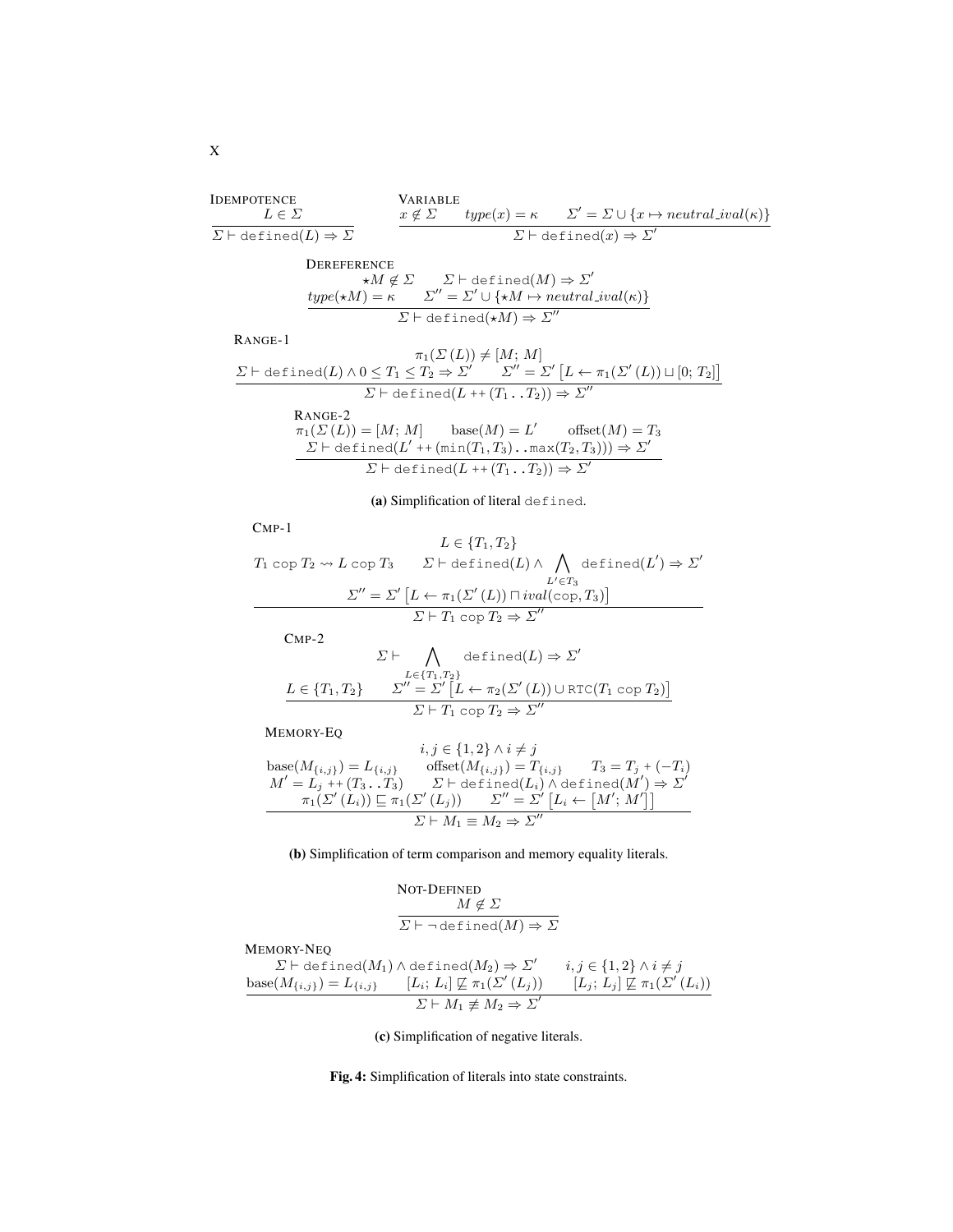term T as arguments, and returns as result the symbolic range  $[T; T]$  when cop is  $\equiv$ ,  $[-\infty; T]$  (resp.  $[T; +\infty]$ ) when cop is  $\le$  (resp.  $\ge$ ). Since both L and  $T_3$  are integer typed terms, there is no aliasing issue here. Rule CMP-2 can always be applied, although we normally consider it when CMP-1 cannot. In that case, rule CMP-2 conservatively enforces the validity of the term comparison by means of a runtime check.

*Aliasing* Rule MEMORY-EQ handles aliasing between two pointers with single displacement  $M_1$  and  $M_2$ . Assuming both of the form  $L_{\{i,j\}}$  ++  $T_{\{i,j\}}$ , with distinct  $i, j \in \{1, 2\}$ , a pointer M' is first defined as  $L_j$  with single displacement  $T_3$ , this latter determined by summing the offsets  $-T_i$  and  $T_j$  together. Such a pointer is then enforced to be defined, and in the case that the actual region pointed by  $L_i$  is established to be larger then the one pointed by  $L_i$ , then  $L_i$  is considered an alias of  $M'$ . Although rather conservative, due to the fact that  $\subseteq$  is not statically computable in general, the second to last premise is important for ensuring soundness.

*Negative literals* Figure [4c](#page-9-0) shows the rules for negative literals. These rules do not simplify literals into state constraints, but rather ensure precondition consistency. For instance,  $\neg \text{defined}(x) \land x == 0$  is inconsistent as x should be defined with value 0 and undefined at the same time. In such a case, the system must prevent code generation.

Rule NOT-DEFINED just checks that the memory value  $M$  does not appear in the map  $\Sigma$ , which suffices to ensure that M is not yet defined.

Rule MEMORY-NEQ applies under the hypothesis that both pointers  $M_1$  and  $M_2$ determine different memory regions. In particular, the two are not aliases whenever each base address of one pointer does not overlap with the memory region of the other.

*Conjunctive Clauses*  $\bigwedge_i P_i$ , on either positive or negative literals  $P_i$ , are handled sequentially through the following AND rule. Given the definition of MEMORY-NEQ and NOT-DEFINED, it assumes that negative literals are treated only after the positive ones, by exhaustively applying rule MEMORY-NEQ first, and rule NOT-DEFINED afterwards.

AND  
\n
$$
\frac{\Sigma_0 \vdash P_1 \Rightarrow \Sigma_1 \qquad \Sigma_1 \vdash P_2 \Rightarrow \Sigma_2 \qquad \cdots \qquad \Sigma_{n-1} \vdash P_n \Rightarrow \Sigma_n}{\Sigma_0 \vdash \bigwedge_i P_i \Rightarrow \Sigma_n}
$$

*Dependency Graph on Memory Values* On a conjunctive clause, the system of infer-ence rules in Figure [4](#page-9-0) not only generates a map  $\Sigma$ , but it also computes a dependency graph  $G$  on memory values. (Considering only the formalization of this section, the memory values of the graph are actually left-values only. However, when considering separately the ACSL predicates **\initialized** and **\valid** instead of defined, this is not true anymore.) This graph is necessary for ensuring, first, the soundness of the rule system with respect to mutual dependency on left-values in  $\Sigma$ , and, consequently, for the correct ordering of left-value initializations when generating C code (*cf.* Section [4\)](#page-11-0).

Generally speaking, each time a rule that needs inference is used in a state constraint derivation for some left-value L (*e.g.* DEREFERENCE, RANGE-1, CMP-1, *etc.*), edges from  $L$  to every other left-value involved in some premise are added to the dependency graph  $G$ . Such derivation fails as soon as this latter operation makes the graph  $G$  cyclic.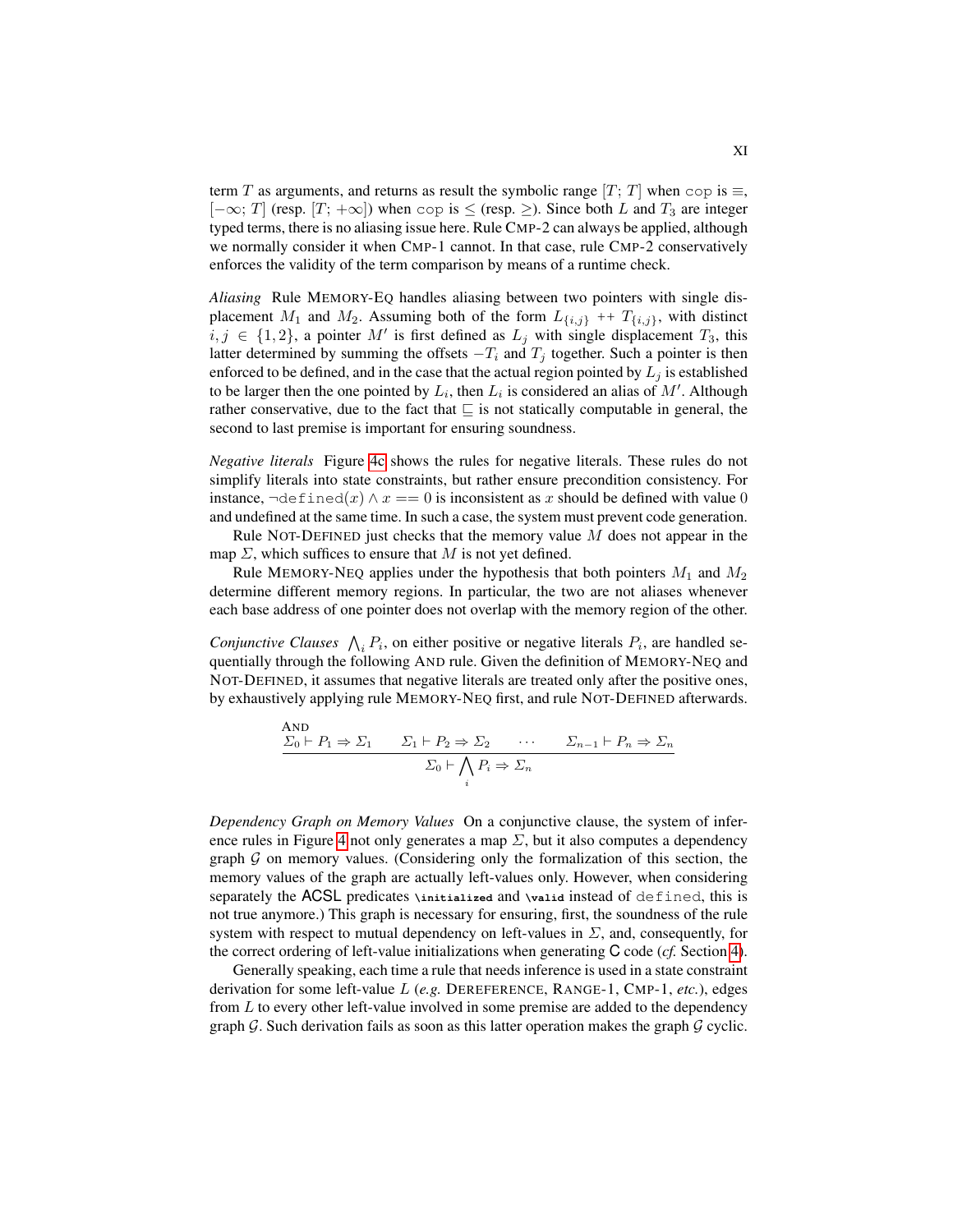*Example* When applying the inference system on our example in Figure [1,](#page-2-1) the final map associates the integer length to [16, 16672]  $\oplus$  {RTC(length%16  $\equiv$  0)} and the array input to  $[0, \text{length} - 1] \oplus \emptyset$ , along with the dependency graph in Figure [5.](#page-11-1)

<span id="page-11-1"></span>

Fig. 5: Dependency graph for the aes\_crypt\_cbc preconditions generated by CfP.

The system of inference rule in Figure [4](#page-9-0) is sound: given a conjunctive clause  $P$ , the simplification procedure on P always terminates, either with  $\Sigma$  or it fails. In the former case, for each left-value L in P, state constraints in  $\Sigma$  satisfy respective literals in P (that we denote as  $\Sigma \models P$ ).

**Theorem 1.** *For all conjunctive clause P*, *either*  $\emptyset \vdash P \Rightarrow \Sigma$  *and*  $\Sigma \models P$ , *or it fails.* 

# <span id="page-11-0"></span>4 Generating **C** Code from State Constraints

This section presents the general scheme for implementing preconditions, through state constraints, in a C language enriched with one primitive function for handling ranges. In practice, such primitive is meant to be analyzer-specific so as to characterize state constraints as precisely as possible. As an example, we report on the case of our tool CfP. However, for the sake of conciseness, we do neither detail nor formalize the code generation scheme. We nevertheless believe that the provided explanation should be enough to both understand and implement such a system in a similar setting.

*Generating Code from a Conjunctive Clause* Consider a conjunctive clause C and the pair  $(\Sigma, \mathcal{G})$ , respectively given by the map of state constraints and the dependency graph of  $C$ , inferred by the system of rules in Figure [4.](#page-9-0) We shall show the general case of disjunctive normal forms  $\bigvee_{i=1}^{n} C_i$  later on.

To generate semantically correct C code, we topologically iterate over the leftvalues of  $\mathcal G$  so as to follow the dependency ordering. For every visited left-value  $L$ , we consider its associated state constraint  $C = R \oplus X$  in  $\Sigma$ . Then, the symbolic range  $R$  is handled by generating statements that initialize  $L$ . For most constructs, these statements are actually a single assignment, although a loop over an assignment may be sometimes needed (*e.g.* when initializing a range of array cells). In particular, initializations of left-values L to symbolic ranges  $[T_1, T_2]$  are implemented by means of the primitive function make range( $\kappa$ ,  $T_1$ ,  $T_2$ ), where  $\kappa$  is integer or pointer type. In practice, this function must be provided by the analyzer for which the context is generated, so that, when executed symbolically, the analyzer's abstract state will associate abstract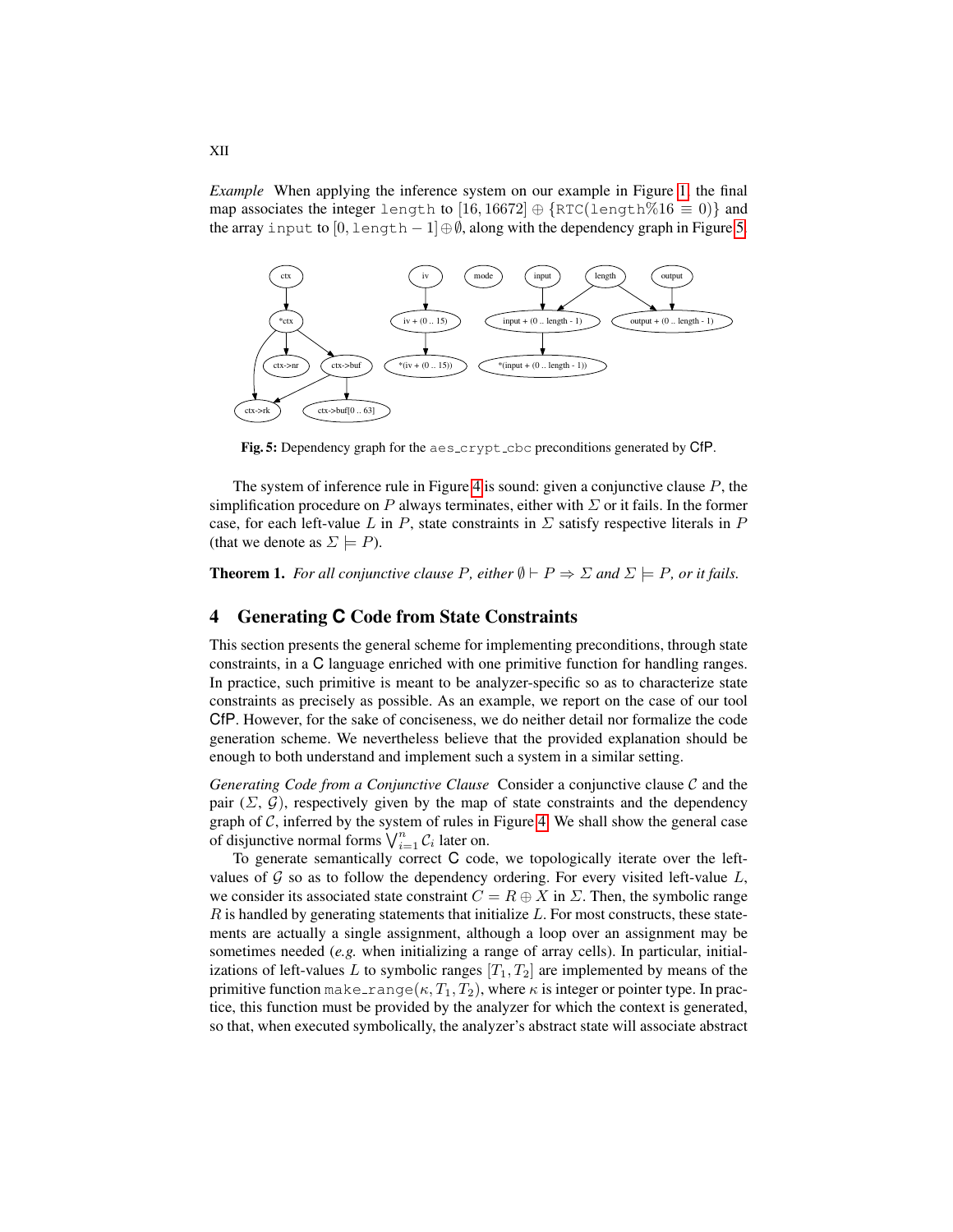values  $[T_1, T_2]$  to respective left-values L. Finally, conditionals are generated to initialize left-values with symbolic expressions involving min and max.

Once  $L$  has been initialized, the rest of the code is guarded by conditionals generated from runtime checks in  $X$ . To resume, the generation scheme for  $L$  is the following:

```
1 /* initialization of L from R through assignments */<br>2 if (1 + \text{runtime check from X + 1})if (/* runtime checks from X */) {
       /* code for initializing the next left-values */ ...; } }
```
After the initialization of the last left-value, the function under consideration (in our running example, the function aes\_crypt\_cbc) is called with the required arguments.

*Handling Disjunctions* We rewrite preconditions into disjunctive normal form  $\bigvee_{i=1}^{n} C_i$ as a preliminary step. Then we process each disjunct  $\mathcal{C}_i$  independently by applying the inference system in Figure [4](#page-9-0) and the code generation scheme previously described.

We now describe the code generation scheme of such a precondition  $\bigvee_{i=1}^{n} C_i$  given the code fragments for each and every of its disjunct  $C_i$ . If  $n = 1$ , then the code fragment of  $C_1$  is directly generated. Otherwise, an additional variable cfp disjunction is generated and initialized to the interval  $[1, n]$ . Then, a switch construct (or a conditional if  $n = 2$ ) is generated, where each case contains the fragment  $B_i$  respective to  $C_i$ . To resume, the context is generated as a function including the following code pattern:

```
cfp\_disjunction = make\_range(\iota, 1, n);2 switch (cfp_disjunction) {
3 case 1: { B_1; break; }
       4 case 2: { B_2; break; }
5 \qquad \ldots6 case n: { B_n; break; }
7 }
```
*Primitives in CfP* Our tool CfP follows the generation scheme just described. It implements make range in terms of the Frama-C built-ins Frama-C<sub>T</sub> interval, with  $\tau$  a C integral type, and Frama C make unknown to handle symbolic ranges for integers and pointers, respectively. These built-ins are properly supported by the two abstract interpretation-based value analysis tools EVA [\[3\]](#page-14-2) and TIS-Analyzer [\[8\]](#page-14-3).

# <span id="page-12-0"></span>5 Implementation and Evaluation

We have implemented our context generation mechanism as a Frama-C plug-in, called CfP for *Context from Preconditions*, written in approximately 3500 lines of OCaml. (Although Frama-C is open source, CfP is not, due to current contractual obligations.) CfP has been successfully used by the company TrustInSoft for its verification kit [\[21\]](#page-14-5) of the mbed-TLS library, an open source implementation of the SSL/TLS protocol.

We now evaluate our approach, and in particular CfP, in terms of some quite natural properties, that is, *usefulness*, *efficiency*, and *quality* of the generated contexts.

This work provides a first formal answer to a practical and recurring problem when analyzing single functions. Indeed, the ACSL subset considered is expressive enough for most real-world C programs. Most importantly, CfP enables any tool to support a compelling fragment of ACSL at the minor expense of implementing two Frama-C built-ins, particularly so if compared to the implementation of a native support (if ever possible). Finally, CfP has proved useful in an operational industrial setting in revealing some mistakes in contexts previously written by hand by expert verification engineers.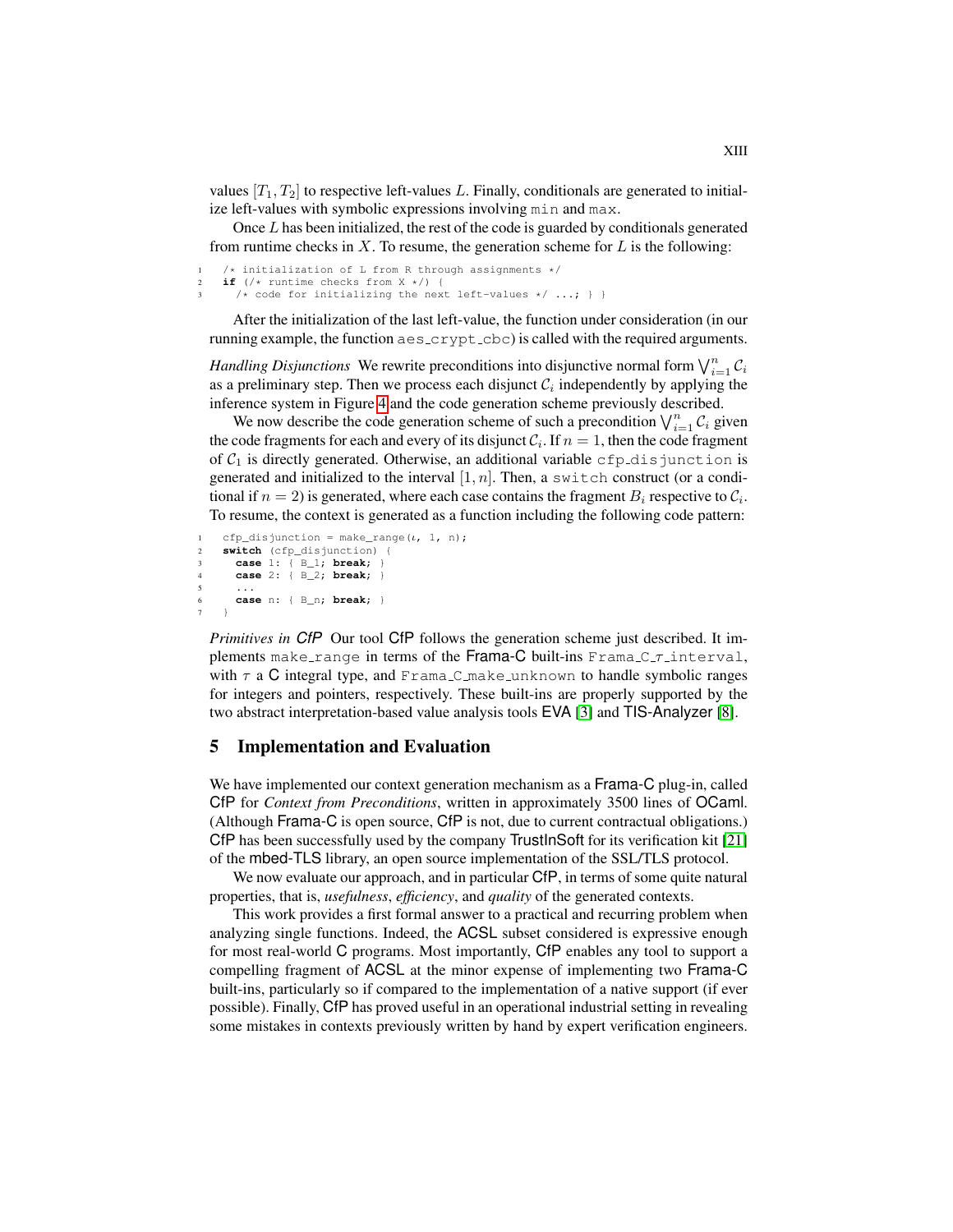Although we cannot disclose precise data about these latter, CfP revealed, most notably, overlooked cases in disjunctions and led to fix incomplete specifications.

CfP is able to efficiently handle rather complex ACSL preconditions: the generation of real-world contexts (*e.g.* the one of Figure [2\)](#page-4-0) is usually instantaneous. Although the disjunctive normal form can be exponentially larger than the original precondition formula, such transformation is used in practice [\[17](#page-14-12)[,12\]](#page-14-13) and leads to better code in terms of readability and tractability by the verification tools. This approach is further justified by the fact that, in practice, just a small number of disjuncts are typically used in manually-written ACSL specifications.

Our approach allows to generate contexts which are reasonably readable and follows code patterns that experts of the Frama-C framework use to manually write. In particular, when handling disjunctions, CfP factorizes the generated code for a particular left-value as soon as the rule system infers the very same solution in each conjunctive clause. For instance, in our running example, only the initialization of the variable mode depends on the disjunction mode  $== 0$  || mode  $== 1$ . Hence all the other left-values are initialized before considering cfp disjunction (*cf.* Figure [2\)](#page-4-0).

We conclude by briefly discussing some current limitations. Our ACSL fragment considers quantifier free predicate formulæ, and no coercion constructs are allowed. Support for casts among integer left-values should be easy to add, whereas treating memory addresses as integers is notoriously difficult. We leave these for future work.

## <span id="page-13-0"></span>6 Related Work

Similarly to our approach, program synthesis [\[12,](#page-14-13)[20,](#page-14-14)[16\]](#page-14-15) automatically provides program fragments from formal specifications. However, the two approaches have different purposes. Once executed either symbolically or concretely, a synthesized program provides *one* computational state that satisfies the specification, while a context must characterize *all* such states. In particular, not only every state must satisfy the specification but, conversely, this set of states must contain every such possible one.

In software testing, contexts are useful for concentrating the testing effort on particular inputs. Most test input generation tools, like CUTE [\[19\]](#page-14-16) and PathCrawler [\[5](#page-14-17)[,9\]](#page-14-18), allow to express contexts as functions which, however, the user must manually write. Some others, like Pex [\[1\]](#page-14-19), directly compile formal preconditions for runtime checking.

The tool STADY [\[15\]](#page-14-20) shares some elements of our approach. It instruments C functions with additional code for ensuring pre- and postconditions compliance, allowing monitoring and test generation. However, the tool performs a simple ACSL-to-C translation, it does neither take into account dependencies among C left-values, nor it inferences their domain of definition.

# <span id="page-13-1"></span>7 Conclusion

This paper has presented a novel technique to automatically generate an analysis context from a formal precondition of a C function. The core of the system has been formalized, while we provide enough details about code generation to allow similar systems to be implemented. Future work includes the formalization of code generation as well as statements and proofs of the fundamental properties of the system as a whole. A running example from the real world has also illustrated our presentation. The whole system is

XIV